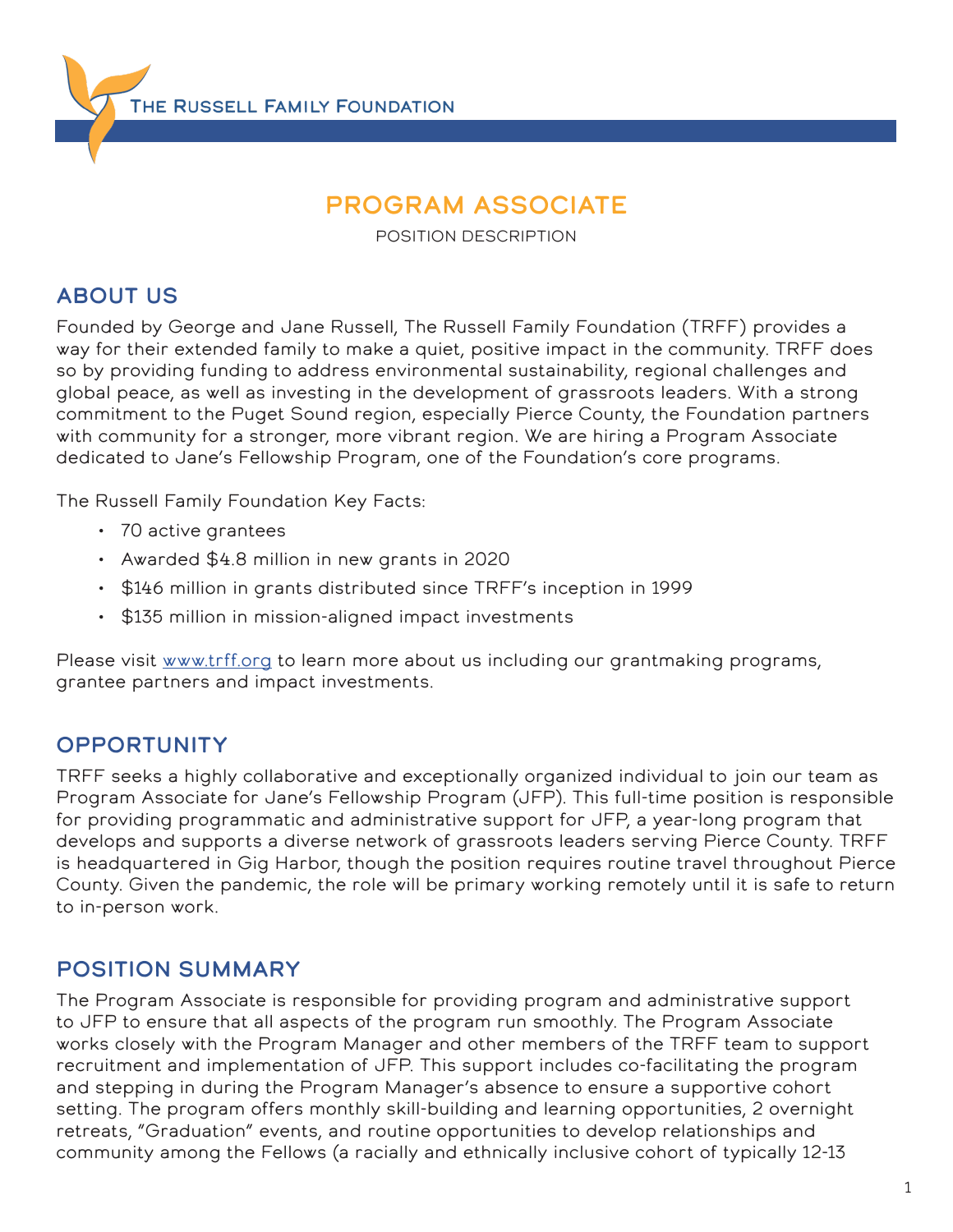people annually). The Program Associate also supports the JFP Graduate Network which maintains connection and community among alumni of JFP.

The ideal candidate is highly organized, has strong administrative, problem-solving and project management skills and enjoys managing the day-to-day details so Fellows can fully engage with the program. He/she/they centers empathy, works effectively and authentically with people from culturally and ethnically diverse backgrounds and uses facilitation skills to foster collaboration, including navigating and resolving conflict. The preferred candidate is inspired by and committed to the development of grassroots leaders to address challenges facing our region.

## Primary Responsibilities

- Under the guidance of the Program Manager, prepares and supports the annual recruitment process for Fellows. This includes development of program materials, in-person outreach to prospective Fellows, and structuring the selection process.
- Manages the organization and planning of meetings and program implementation throughout the program year including scheduling and logistics, tracking attendance, preparing meeting materials, arranging catering, managing facilities set-up and clean up, and note-taking.
- Fields calls and inquiries about JFP, responds to questions and makes connections to other resources when necessary.
- Handles inquiries from Fellows and graduates, problem-solving with the team for solutions when necessary. Facilitates individual meetings with Fellows when requested.
- Manages and maintains fellowship stipend reports and other program requirements including communicating with Fellows to remind them of key deadlines.
- In collaboration with the Program Manager, shares in facilitation of meetings including fellowship dialogues, Saturday Sessions, retreats and other activities.
- Supports the Graduate Network, including logistics, event planning and administrative tasks.
- Supports evaluation, documentation, research and future planning for JFP.
- Assists in the design and implementation of specific fellowship projects.
- Provides administrative and calendar management support to the Program Manager.
- Supports the development and preparation of materials for key internal meetings, including TRFF's Board of Directors and board committees.
- Represents TRFF and JFP in the community through participation in conferences and local speaking or informational events.
- Performs other duties as and when required.